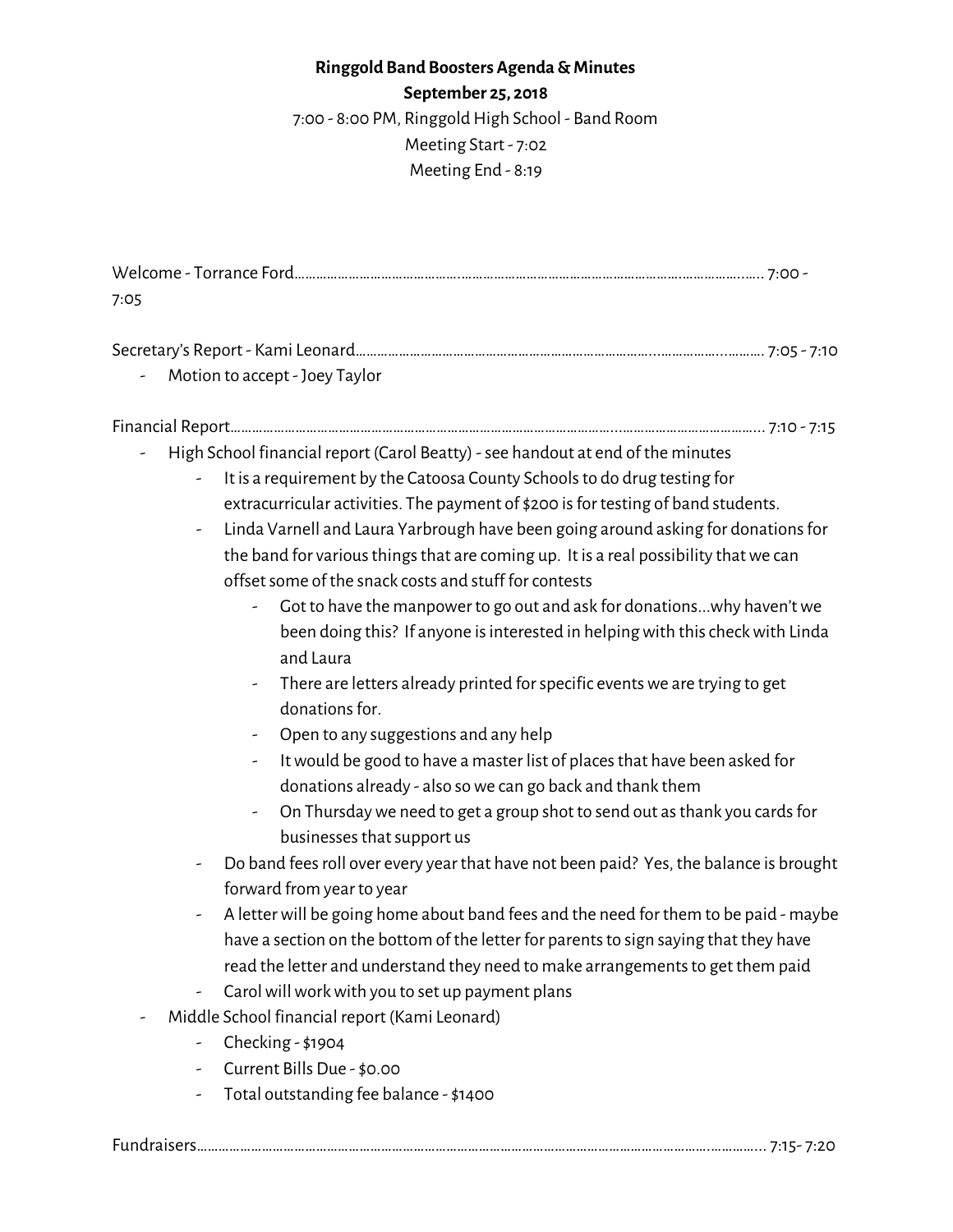- Vanessa and Tanya special projects coordinators
- Fall Fundraiser (Vanessa Walden)
	- Krispy Kreme Doughnuts
		- There are 2 types to choose from a certificate (redeemable for 1 dozen in the store) that you sell for \$9 and you make \$4.50 persale, or a BOGO card (valid for 10 free dozens of doughnuts when you buy a dozen) that sell for \$20 and you make \$10 persale
		- This money would go into your students account to help pay for outstanding band fees
		- Fundraisers are for both middle and high schoolers
		- Which is the preferred option? The \$20 card
		- Start date?- right after fall break
		- Maybe we could buy \$300 worth, or so, and sell them at the spirit tent?
	- Sack dinners for district jazz auditions
		- Next Tuesday we will be putting together sack dinners for the kids going to auditions
		- \$5 meal deals for Murray County game
			- For anybody that rides the busses
			- Chick-fil-A sandwich, chips, cookie, drink
			- Money needsto be in by this Friday in the Lockbox name and bus number on the envelope, please
		- Scrips Program -somethingwe are thinking of doing as a little fundraiser purchase gift cards through this website and we get some money off each one
		- If anybody has any other suggestions or ideas on how we can help raise money to get these fees paid, please let us know.

Concession Stand - Diane Davis………………………………………………………………………………..……………………. 7:20 - 7:25

- We've had 3 band parents from previous years come and help this year because we have been so short-handed. Please consider helping out for at least one game. We need about15 parents to help out in order for everything to run smoothly
- The two remaining home games are homecoming and senior night and we will need a lot of help both those nights, especially on senior night so those parents who have seniors can be available to watch the show and be with their senior that night.
- We have discussed increasing the credit you make for working, but we need fees to be paid in order to do that.

ShowProps&Chaperones- Scott Murdoch………………………………………………………….…………………….... 7:25 - 7:30

- Props are going well! Our prop crew is Amazing!!!!
- There are 43 signs on the football end of the field and they sell those for \$300, and there's only 1 on the band side. We need to do something about this. Tanya islooking into thisto organize for the 2019 season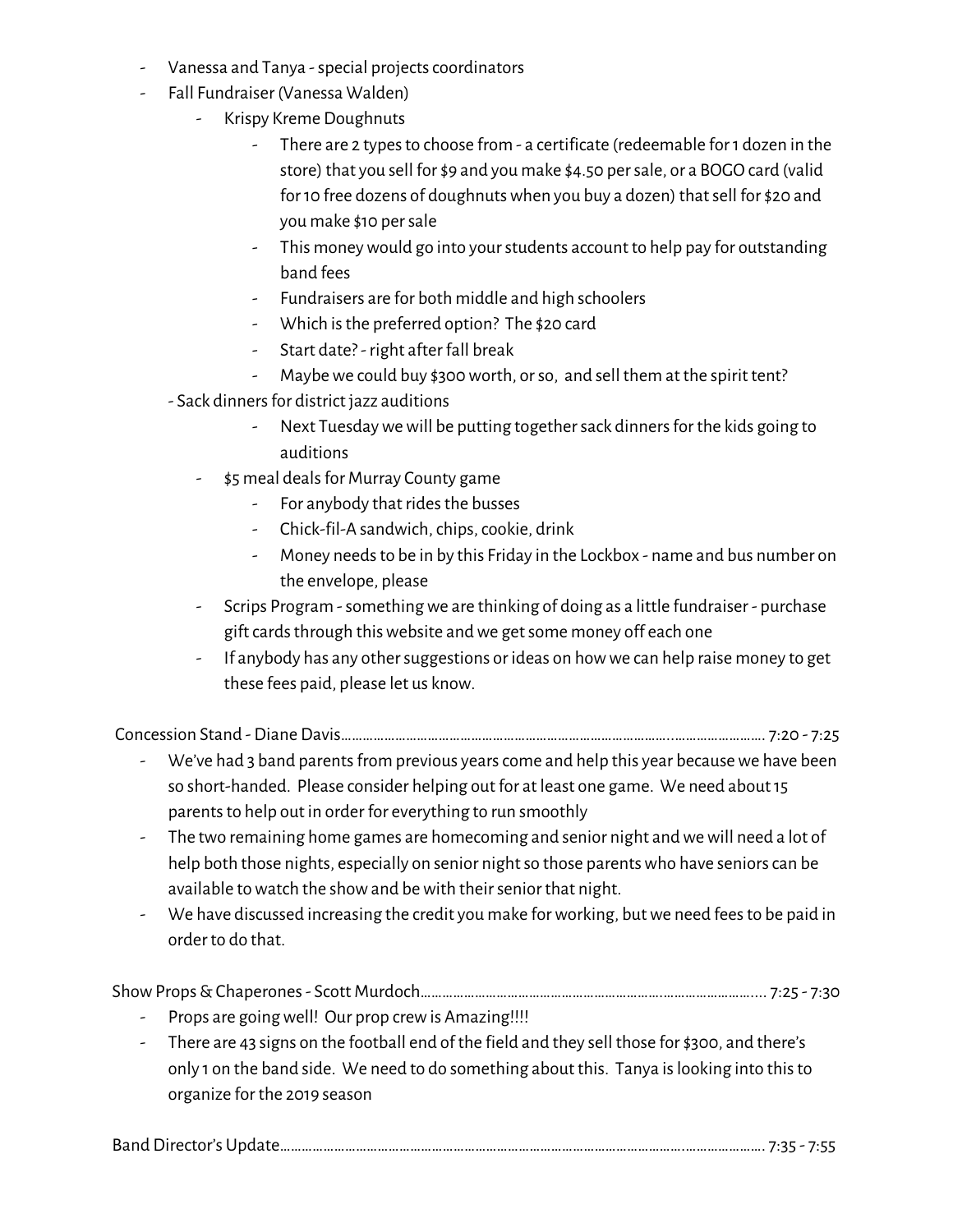- Middle School band update (Mr. Garland)
	- 6th grade band learned their first song on their instruments Mary Had a Little Lamb
	- 7th/8th grade formalwearwill be distributed Thursday or Friday. If you ordered something and you feel like it doesn't fit please send it back to the school andwewill have them try it on again.
	- Chili Supper Signup Genius is up and running. Please sign up to bring something! Oct. 23rd - 5 pm food, 7 pm concert \$6 for food and concert, \$2 for the concert only
- High School band update (Mr. Wright)
	- Thank you so much to those who have worked on props and costumes, concession workers, chaperones, truck drivers
	- Sonoraville Friday roll call 4:30, leave at 5:30
	- There is a pep rally on Friday so we cannot load during class so we need that extra time to load right after school
	- Truck and trailer will stay loaded for the contest the next day
	- Contest packets handed out tonight
	- Armuchee
		- Would like for our people to be scattered throughout the stands for our performance. Crowd response does bode well with judges
		- Wewill perform at 6:40 pm
		- We are in a tough class- Lambert, Starr's Mill, Ridgeland thiswill be a tough contest
		- There will be no parking at the High School, parking will be at a church across the street and a shuttlewill bring you to the field. Parking is FREE
		- Admission is \$8 per person age 6 and older
		- Regardless of the weather, we are going to go Saturday there is a chance we will play contest inside if the weather is too bad
		- Roll Call is at 1:00 pm the kids will watch film from Friday night to review the show before we leave (no parents in the auditorium, please)
		- The plan is to leave at 2:30 about an hour or so to Armuchee
		- Kids wear tech gear and band shoes to travel in
	- Murray County is Oct. 5th
		- Building a new home side on their visitor side, so there is currently no visitor side bleachers. Portable bleachers are available for the BAND only. You can bring a lawn chair to sit in if you like. Or you can sit on the home side
		- It istheir homecoming sowewill play pre-game
		- Roll call at 4:30 and we leave at 5:00
		- We will perform at 7:10 so if you show up for halftime you will have missed it
		- Hewitt Trussville on Saturday, Oct. 6th
		- 2-hour drive
		- Roll call at 12:30 EST
		- Leave at 2 pm EST and allow 3 hours to travel there
		- Warm up at 7:35 pm EST and perform at 8:20 pm EST
		- Awardswill be at 9:00 pm EST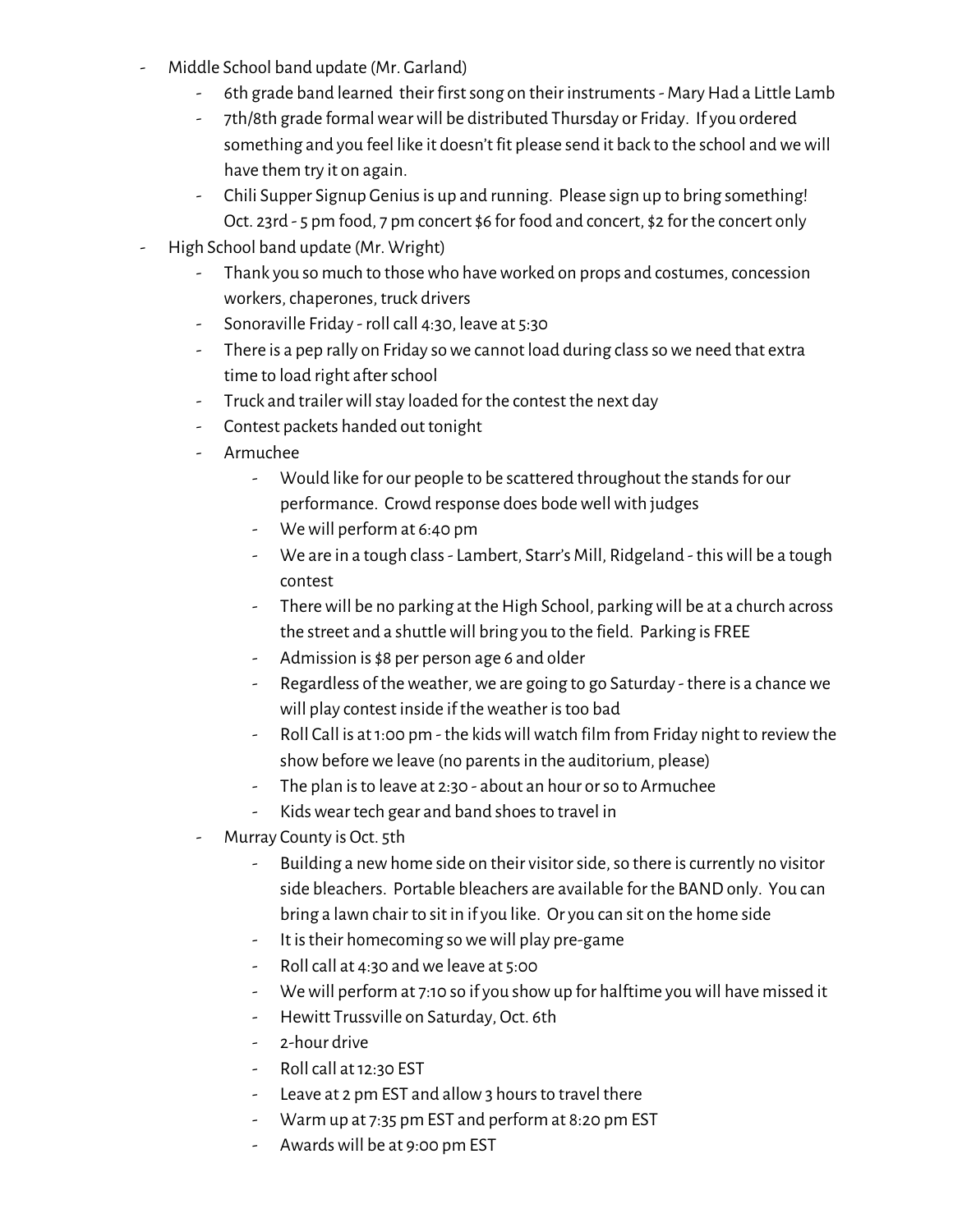- Return to RHS around 1:00 AM EST
- Oct. 2nd practicewill end at 5:30 because of district jazz tryouts
- Oct.15th free concert JSU Jazz Ensemble 1 and 2 @ 7 pm
- Oct. 11th Formal wear sizing please have your child try on tux or dress prior to this day
- Oct. 26th Homecoming!
- Oct. 25th Halloween Party after practice
	- Patriot Hall
	- 7:00pm

-Nov. 8th - Veterans Day Concert

- If you know any Veterans who would like to participate in this please let Mr. Wright know

| $ClOSin\sigma - T0$<br>$-$<br>TOLLATIC FOLL<br>.<br>$-0.001$<br>. <u>.</u> |  |
|----------------------------------------------------------------------------|--|
|----------------------------------------------------------------------------|--|

Door prizes were given

**- NextMeeting: Tuesday,October16, 2018 @ 7:00 pm**

## \*\*Important Dates\*\*

- Saturday, September 29th Band Contest at Armuchee High School
- Saturday, October 6th Band Contest at Hewitt-Trussville High School
- Thursday, October 18th RMTB Spirit Night at Moe's